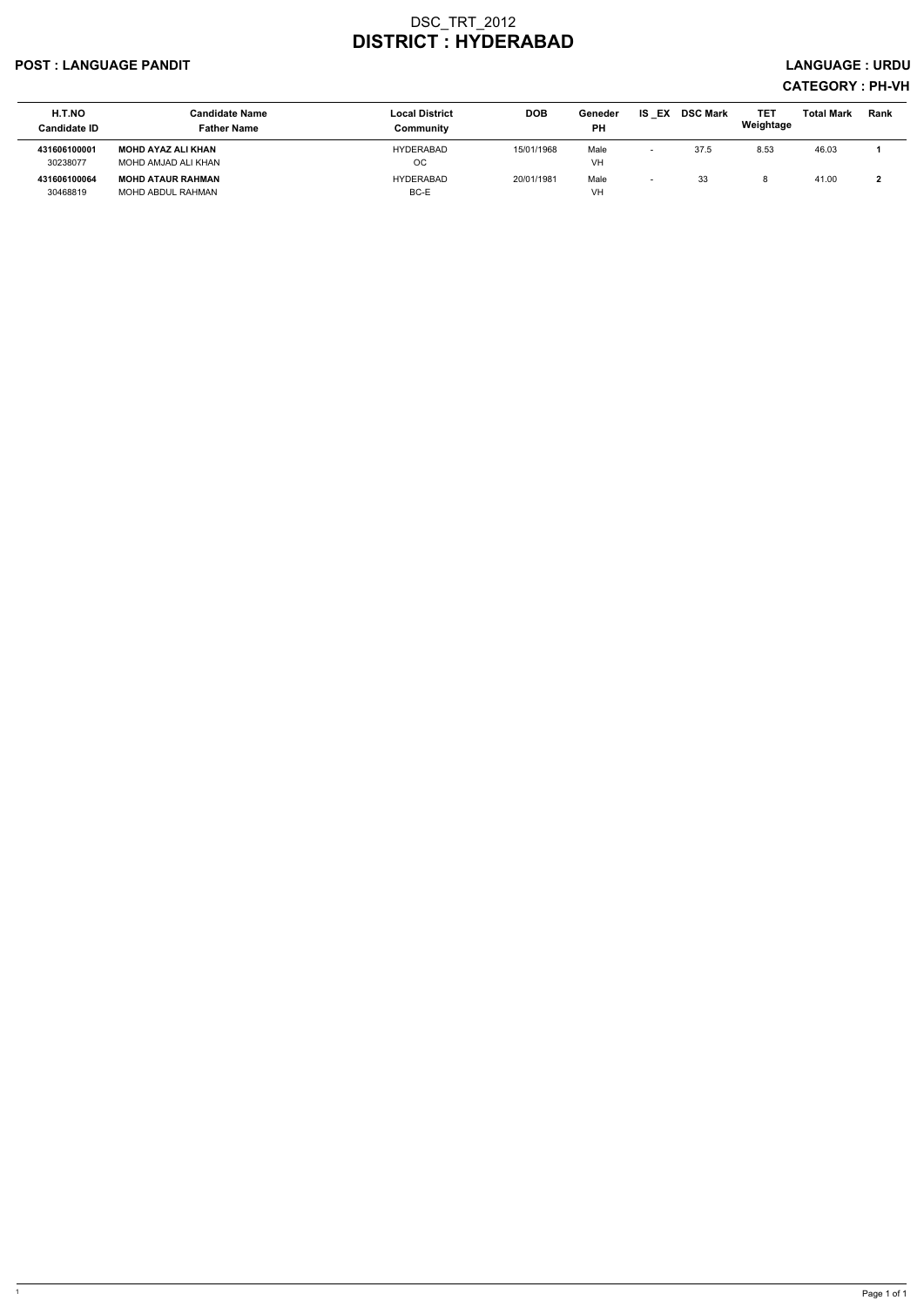### POST : SCHOOL ASSISTANT (LANGUAGE) And the state of the state of the state of the state of the state of the state of the state of the state of the state of the state of the state of the state of the state of the state of t

| H.T.NO<br>Candidate ID   | Candidate Name<br>Father Name                    | <b>Local District</b><br>Community | <b>DOB</b> | Geneder<br><b>PH</b> | IS<br>EX | <b>DSC Mark</b> | <b>TET</b><br>Weightage | Total Mark | Rank |
|--------------------------|--------------------------------------------------|------------------------------------|------------|----------------------|----------|-----------------|-------------------------|------------|------|
| 411612100004<br>30206227 | <b>ANURADHA CHANDANVALLI</b><br>C RAMCHANDER RAO | <b>HYDERABAD</b><br>OС             | 04/01/1968 | Female<br>VH         |          | 37.5            | 9.87                    | 47.37      |      |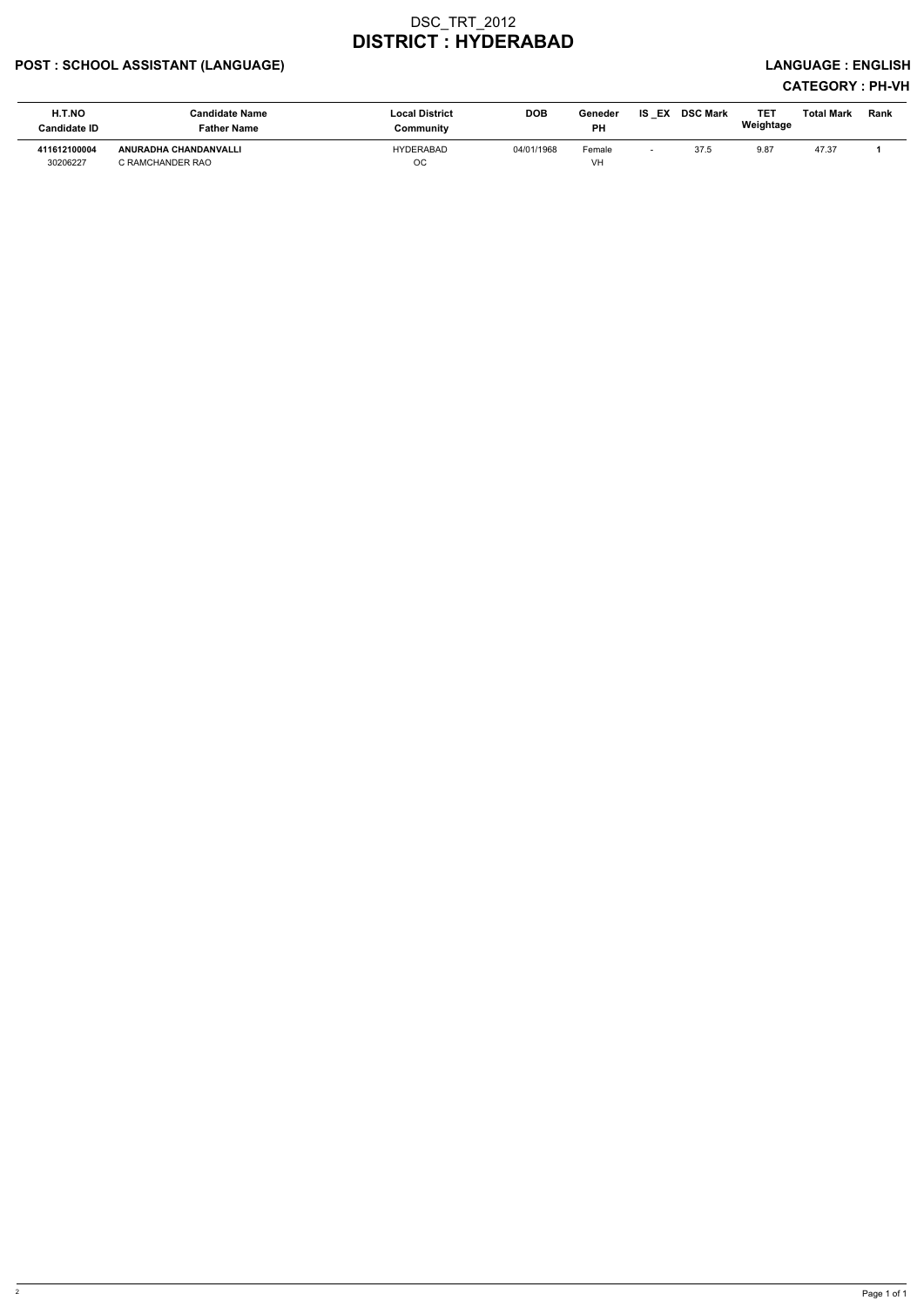### POST : SCHOOL ASSISTANT (LANGUAGE) And the set of the set of the set of the set of the set of the set of the set of the set of the set of the set of the set of the set of the set of the set of the set of the set of the set

| H.T.NO<br>Candidate ID   | <b>Candidate Name</b><br>Father Name     | <b>Local District</b><br>Communitv | <b>DOB</b> | Geneder<br><b>PH</b> | IS<br>EX | <b>DSC Mark</b> | <b>TET</b><br>Weightage | Total Mark | Rank |
|--------------------------|------------------------------------------|------------------------------------|------------|----------------------|----------|-----------------|-------------------------|------------|------|
| 411607100270<br>30464548 | <b>MD MANZOOR ALI</b><br>MD MUZAFFAR ALI | <b>HYDERABAD</b><br>BC-E           | 04/01/1987 | Male<br>VH           |          | 36.5            | 11.6                    | 48.10      |      |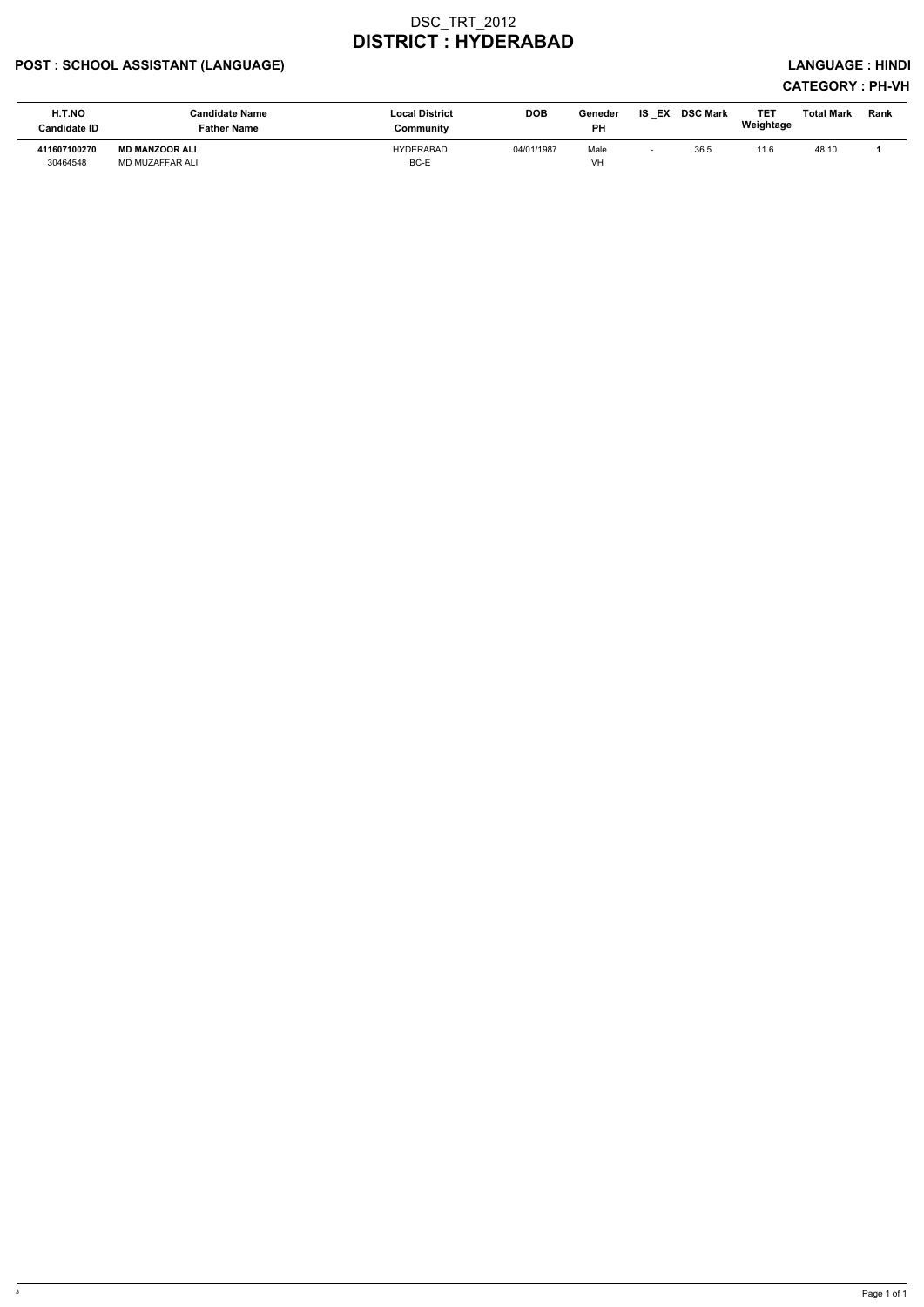### POST : SCHOOL ASSISTANT (LANGUAGE) LANGUAGE : TELUGU

| H.T.NO<br><b>Candidate ID</b> | <b>Candidate Name</b><br><b>Father Name</b> | <b>Local District</b><br>Community | DOB        | Geneder<br>PH | IS<br>EX                 | <b>DSC Mark</b> | TET<br>Weightage | <b>Total Mark</b> | Rank |
|-------------------------------|---------------------------------------------|------------------------------------|------------|---------------|--------------------------|-----------------|------------------|-------------------|------|
| 411605100093<br>30443864      | <b>G MAMATHA</b><br><b>G GURUNADHAM</b>     | <b>HYDERABAD</b><br>OC             | 12/01/1979 | Female<br>VH  | $\overline{\phantom{0}}$ | 33.5            |                  | 41.50             |      |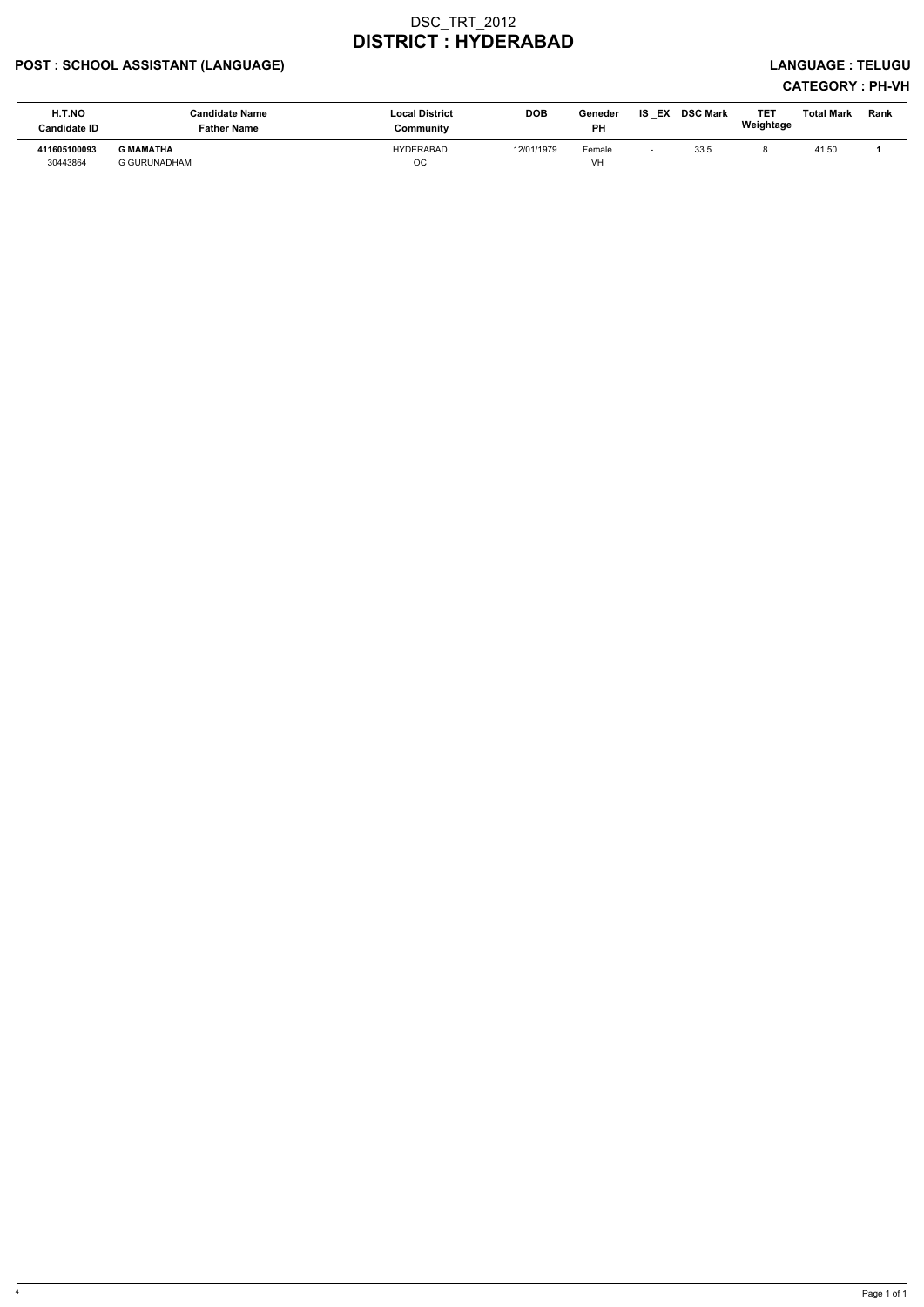### POST : SCHOOL ASSISTANT (LANGUAGE) And the set of the set of the set of the set of the set of the set of the set of the set of the set of the set of the set of the set of the set of the set of the set of the set of the set

| H.T.NO<br><b>Candidate ID</b> | Candidate Name<br><b>Father Name</b> | <b>Local District</b><br>Community | <b>DOB</b> | Geneder<br>PH | <b>IS EX</b> | <b>DSC Mark</b> | TE1<br>Weightage | <b>Total Mark</b> | Rank |
|-------------------------------|--------------------------------------|------------------------------------|------------|---------------|--------------|-----------------|------------------|-------------------|------|
| 411606100001                  | <b>MOHD AYAZ ALI KHAN</b>            | <b>HYDERABAD</b>                   | 15/01/1968 | Male          |              | 54.5            | 8.53             | 63.03             |      |
| 30238077                      | MOHD AMJAD ALI KHAN                  | ОC                                 |            | VH            |              |                 |                  |                   |      |
| 411606100069                  | <b>MOHD ATAUR RAHMAN</b>             | <b>HYDERABAD</b>                   | 20/01/1981 | Male          |              | 38              |                  | 46.00             |      |
| 30468819                      | MOHD ABDUL RAHMAN                    | BC-E                               |            | VH            |              |                 |                  |                   |      |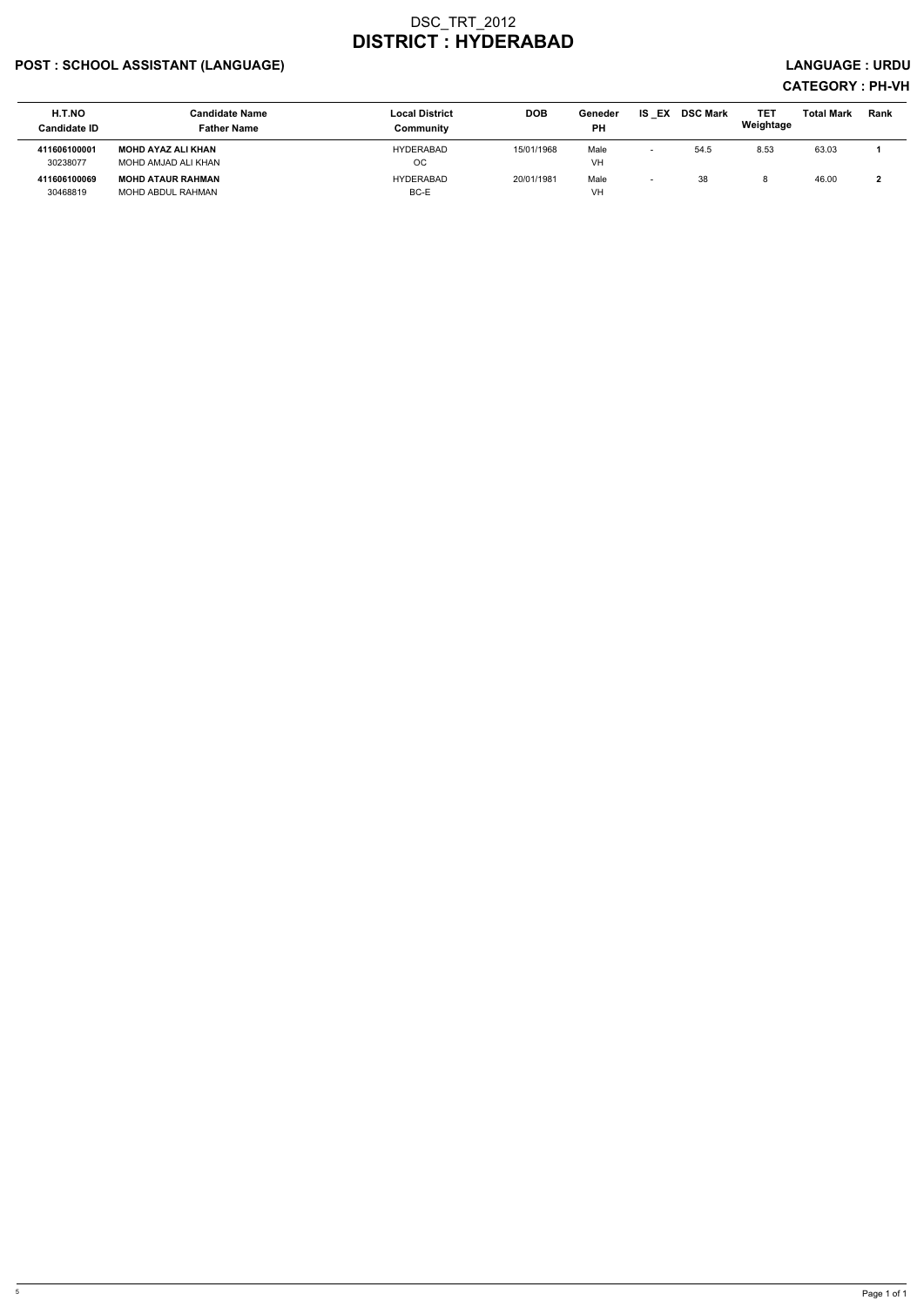### POST : SCHOOL ASSISTANT (NON-LANGUAGE) MEDIUM : ENGLISH LANGUAGE : BIOLOGICAL SCIENCE

| <b>H.T.NO</b><br><b>Candidate ID</b> | Candidate Name<br>Father Name          | <b>Local District</b><br>Community | <b>DOB</b> | Geneder<br><b>PH</b> | <b>IS EX</b> | <b>DSC Mark</b> | TE1<br>Weightage | Total Mark | Rank |
|--------------------------------------|----------------------------------------|------------------------------------|------------|----------------------|--------------|-----------------|------------------|------------|------|
| 421603080572<br>30444513             | L USHA BHARGAVI<br>LAKSHMI NARAYANAPPA | <b>RANGAREDDY</b><br>BC-B          | 14/01/1983 | Female<br>VH         |              | 42.5            | 11.2             | 53.70      |      |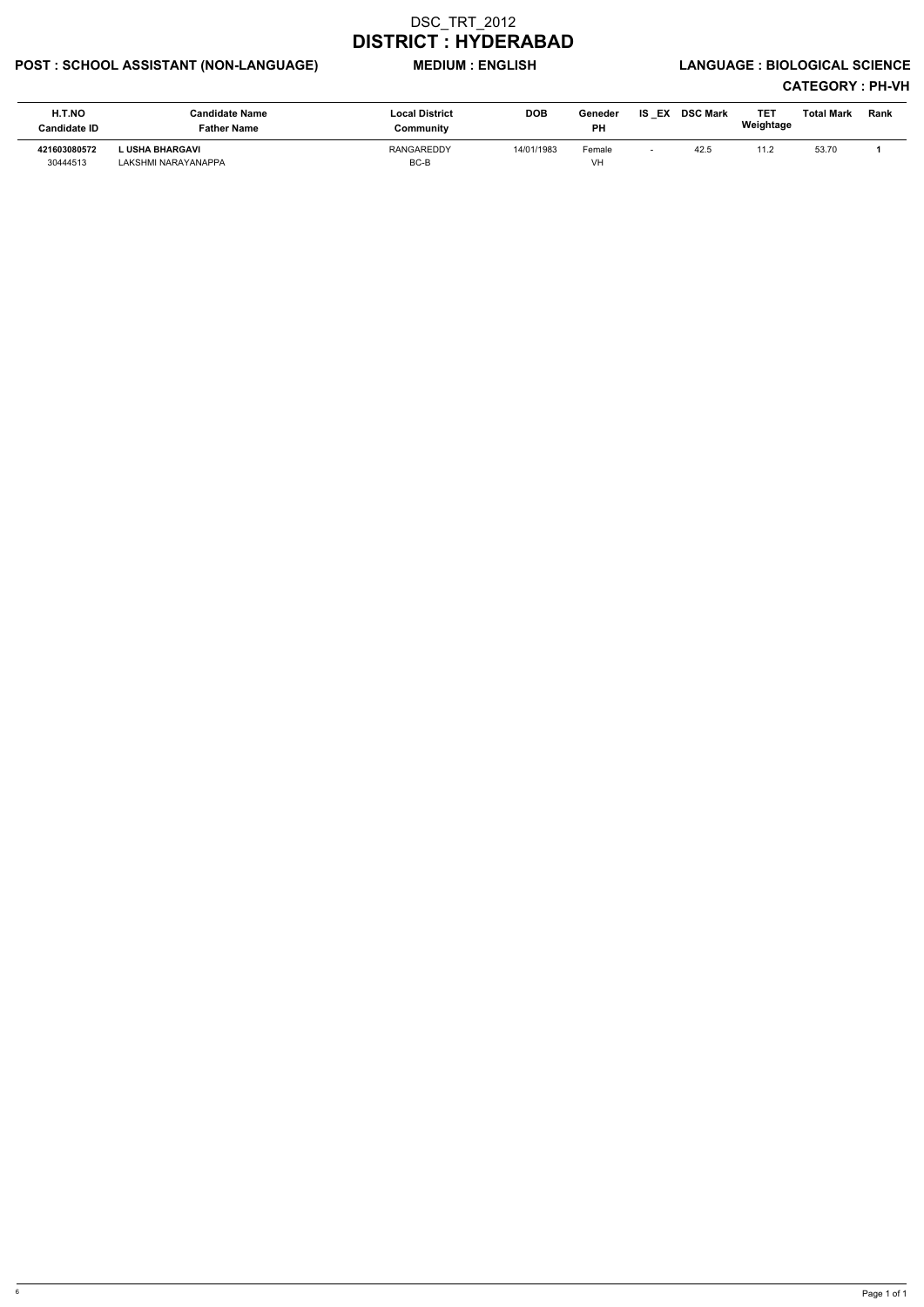### POST : SCHOOL ASSISTANT (NON-LANGUAGE) MEDIUM : TELUGU LANGUAGE : BIOLOGICAL SCIENCE

| <b>H.T.NO</b><br><b>Candidate ID</b> | Candidate Name<br><b>Father Name</b> | <b>Local District</b><br>Community | <b>DOB</b> | Geneder<br><b>PH</b> | IS<br>EX | <b>DSC Mark</b> | TE)<br>Weightage | <b>Total Mark</b> | Rank |
|--------------------------------------|--------------------------------------|------------------------------------|------------|----------------------|----------|-----------------|------------------|-------------------|------|
| 421603010113<br>30334541             | K SUNITHA<br><b>K RAJAIAH</b>        | <b>HYDERABAD</b><br>BC-A           | 18/01/1979 | Female<br>VH         |          | 33.5            | 10.67            | 44.17             |      |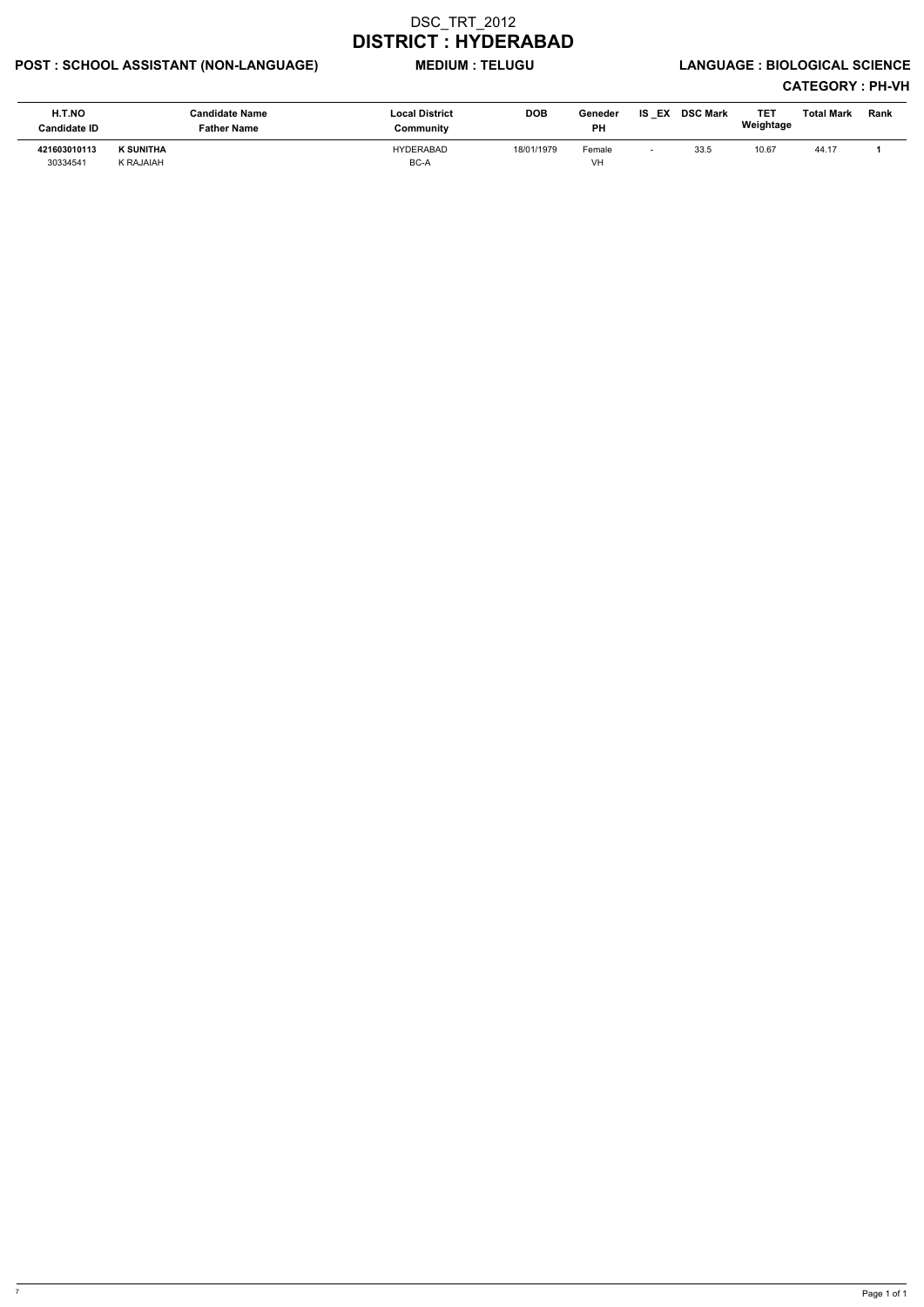### POST : SCHOOL ASSISTANT (NON-LANGUAGE) MEDIUM : ENGLISH LANGUAGE : MATHEMATICS

| H.T.NO<br><b>Candidate ID</b> | <b>Candidate Name</b><br><b>Father Name</b>      | <b>Local District</b><br>Community | <b>DOB</b> | Geneder<br><b>PH</b> | IS<br>EX                 | <b>DSC Mark</b> | TET<br>Weightage | <b>Total Mark</b> | <b>Rank</b> |
|-------------------------------|--------------------------------------------------|------------------------------------|------------|----------------------|--------------------------|-----------------|------------------|-------------------|-------------|
| 421601080492<br>30470372      | <b>MANNURU SAMPATH KUMAR</b><br>M SATHYANARAYANA | <b>HYDERABAD</b><br>BC-A           | 10/01/1984 | Male<br>VH           | $\overline{\phantom{0}}$ | 44.5            | 10.93            | 55.43             |             |
| 421601080067<br>30445567      | KULJIT KAUR<br>ATMA SINGH                        | <b>HYDERABAD</b><br>BC-A           | 19/01/1975 | Female<br>VH         | $\overline{\phantom{0}}$ | 33.5            | 10.27            | 43.77             | 2           |
| 421601080648<br>30402508      | <b>SANDEEP M</b><br>SATYANARAYANA M              | WARANGAL<br>BC-A                   | 12/01/1986 | Male<br>VH           | $\overline{\phantom{0}}$ | 30              | 8.27             | 38.27             | 3           |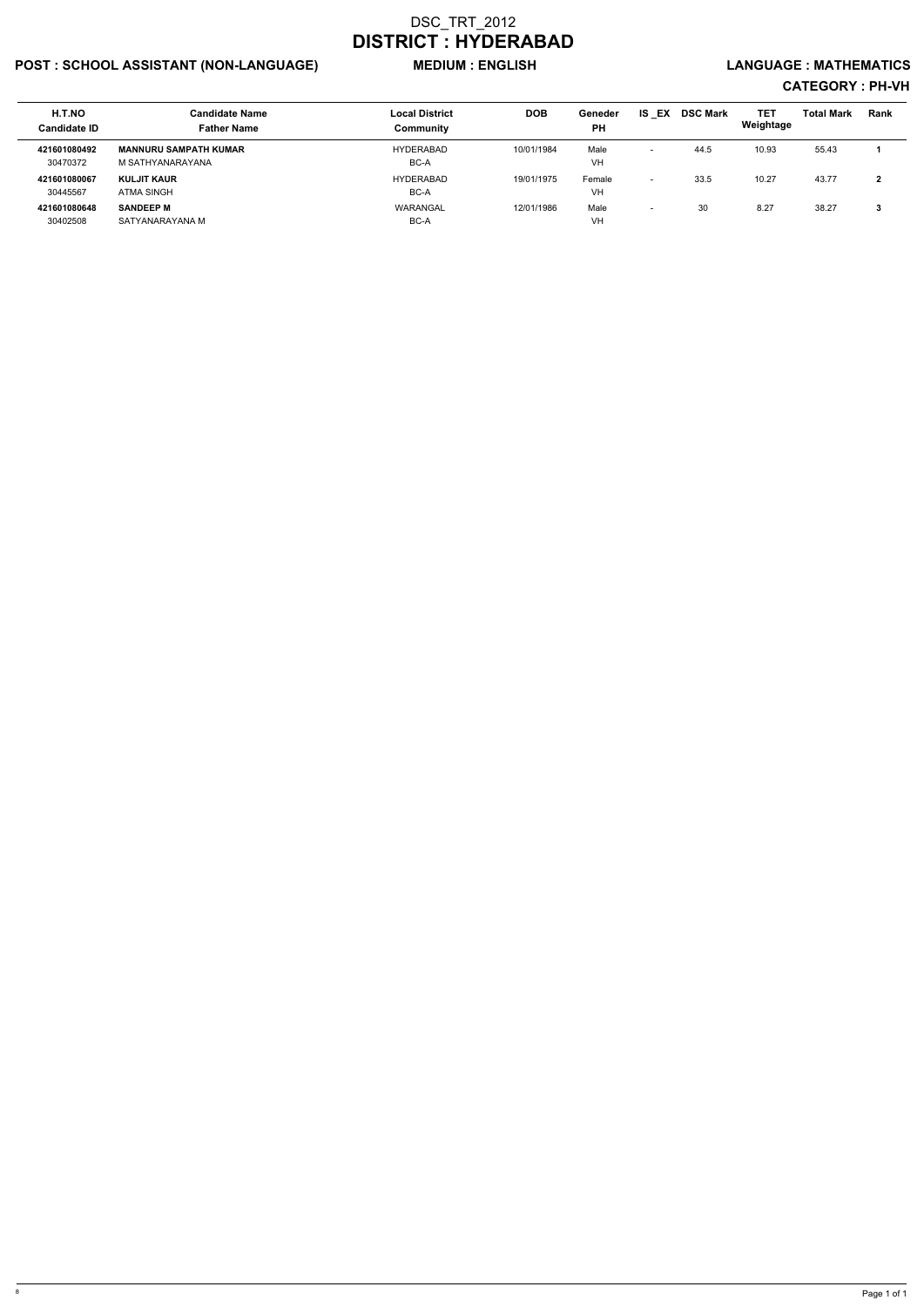### POST : SCHOOL ASSISTANT (NON-LANGUAGE) WEDIUM : ENGLISH LANGUAGE : PHYSICAL SCIENCE

| H.T.NO<br><b>Candidate ID</b> | Candidate Name<br>Father Name | <b>Local District</b><br>Community | <b>DOB</b> | Geneder<br><b>PH</b> | <b>IS EX</b> | <b>DSC Mark</b> | TET<br>Weightage | Total Mark | <b>Rank</b> |
|-------------------------------|-------------------------------|------------------------------------|------------|----------------------|--------------|-----------------|------------------|------------|-------------|
| 421602080024<br>30434537      | A MARY FATHIMA<br>RANAND RAJ  | <b>RANGAREDDY</b><br>BC-C          | 13/01/1976 | Female<br><b>VH</b>  |              | 25              | 10.27            | 35.27      |             |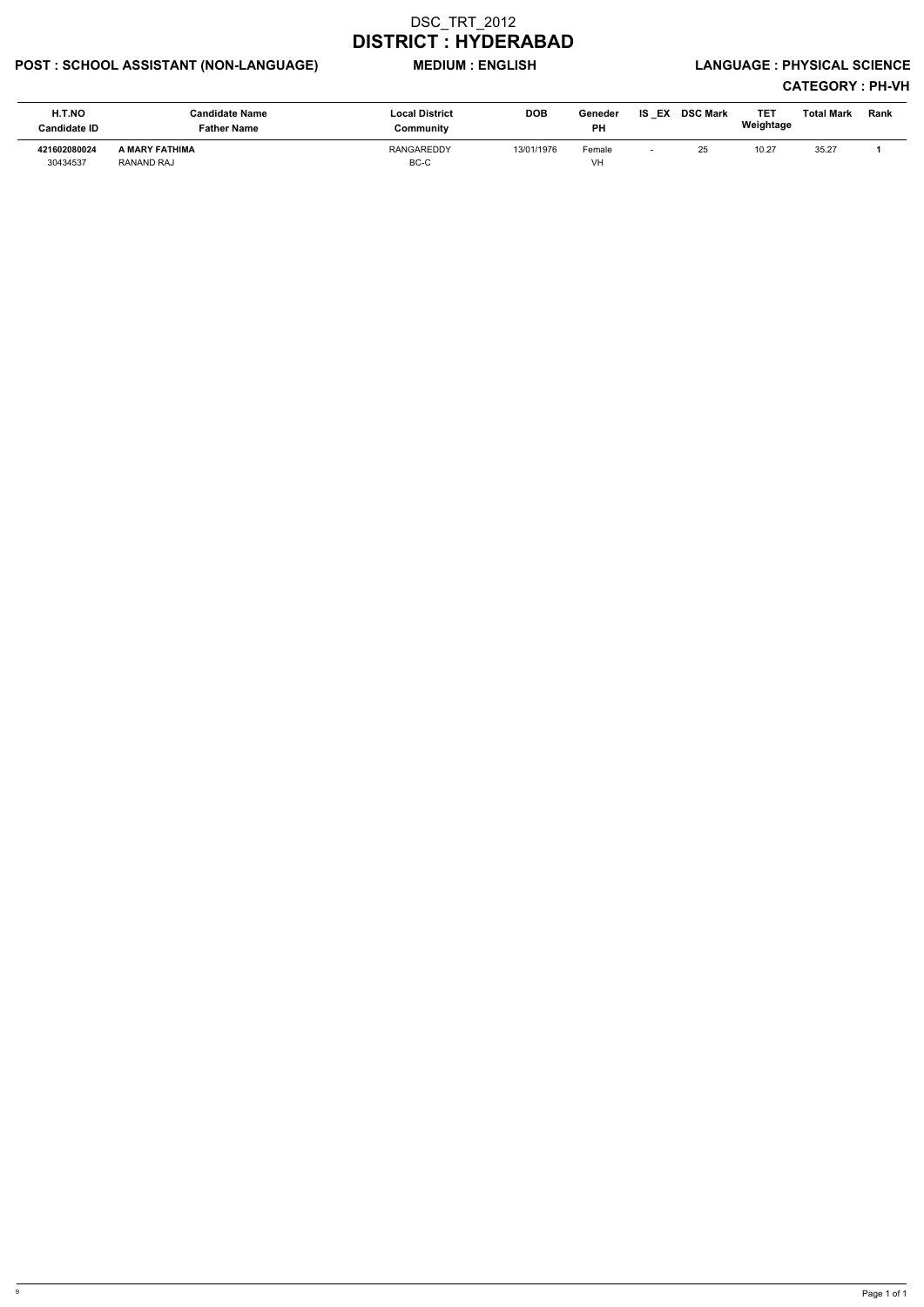### POST : SCHOOL ASSISTANT (NON-LANGUAGE) MEDIUM : ENGLISH LANGUAGE : SOCIAL STUDIES

| <b>H.T.NO</b><br><b>Candidate ID</b> | <b>Candidate Name</b><br><b>Father Name</b> | <b>Local District</b><br>Community | <b>DOB</b> | Geneder<br><b>PH</b> | IS.<br>EX                | <b>DSC Mark</b> | TET<br>Weightage | <b>Total Mark</b> | Rank |
|--------------------------------------|---------------------------------------------|------------------------------------|------------|----------------------|--------------------------|-----------------|------------------|-------------------|------|
| 421604080758<br>30323669             | <b>Y SRIDEVI</b><br>Y PREM KUMAR            | HYDERABAD<br>ОC                    | 22/01/1982 | Female<br><b>VH</b>  | -                        | 34.5            | 8.53             | 43.03             |      |
| 421604080650<br>30446090             | K VIJAYA LAXMI<br>PENTAIAH K                | HYDERABAD<br>BC-D                  | 09/01/1980 | Female<br><b>VH</b>  | <b>YES</b>               | 31.5            | 10.67            | 42.17             | າ    |
| 421604080148<br>30471078             | <b>S NEERAJA</b><br>S RAJA REDDY            | OTHER THAN AP<br>ОC                | 29/01/1974 | Female<br><b>VH</b>  | $\overline{\phantom{0}}$ | 19              | 9.07             | 28.07             | 3    |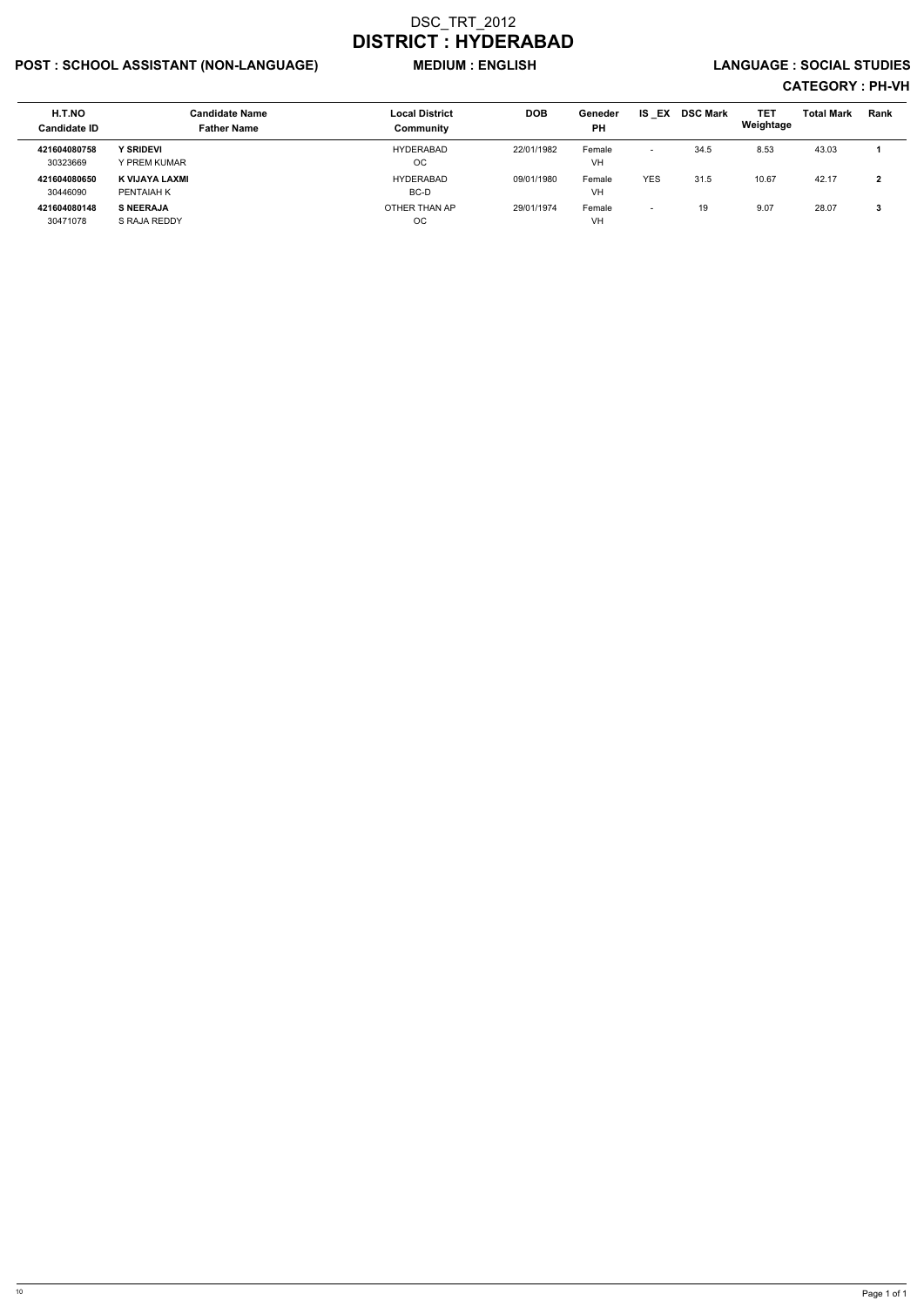### POST : SCHOOL ASSISTANT (NON-LANGUAGE) MEDIUM : TELUGU LANGUAGE : SOCIAL STUDIES

| <b>H.T.NO</b><br><b>Candidate ID</b> | <b>Candidate Name</b><br><b>Father Name</b> | <b>Local District</b><br>Community | <b>DOB</b> | Geneder<br><b>PH</b> | EX<br>IS.                | <b>DSC Mark</b> | TET<br>Weightage | <b>Total Mark</b> | <b>Rank</b> |
|--------------------------------------|---------------------------------------------|------------------------------------|------------|----------------------|--------------------------|-----------------|------------------|-------------------|-------------|
| 421604010148<br>30303335             | <b>S SURENDER</b><br>RAMA RAO               | <b>HYDERABAD</b><br>OС             | 15/01/1976 | Male<br><b>VH</b>    |                          | 44.5            | 10.13            | 54.63             |             |
| 421604010130<br>30217714             | <b>P SADANAND REDDY</b><br>P SUDERSHAN      | <b>HYDERABAD</b><br>OС             | 10/01/1975 | Male<br>VH           | $\overline{\phantom{0}}$ | 41.5            | 11.47            | 52.97             |             |
| 421604010332<br>30443864             | <b>G MAMATHA</b><br>G GURUNADHAM            | <b>HYDERABAD</b><br>OС             | 12/01/1979 | Female<br><b>VH</b>  | $\overline{\phantom{0}}$ | 27.5            | 8                | 35.50             | 3           |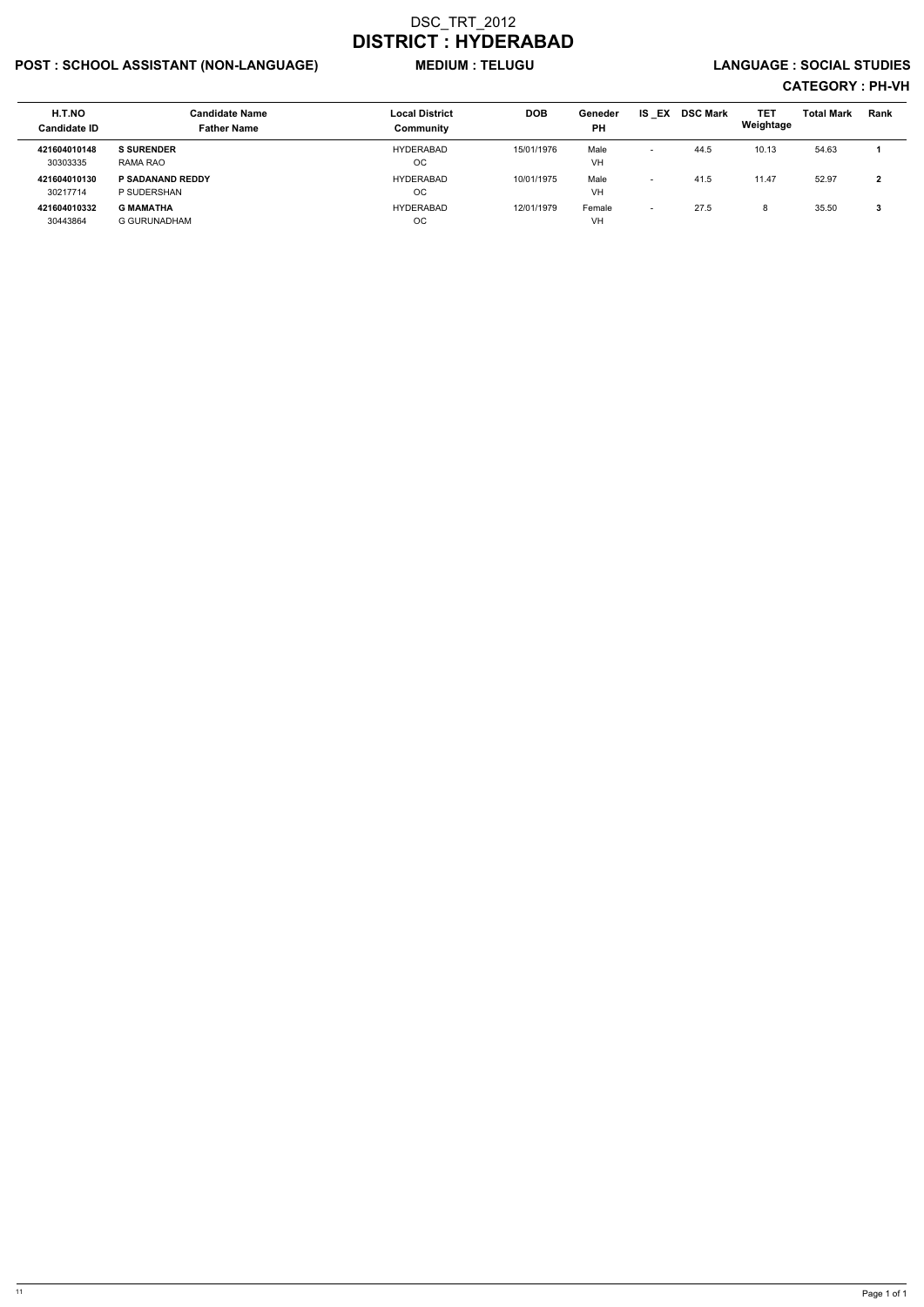### POST : SCHOOL ASSISTANT (NON-LANGUAGE) MEDIUM : URDU LANGUAGE : SOCIAL STUDIES

| <b>H.T.NO</b><br><b>Candidate ID</b> | <b>Candidate Name</b><br><b>Father Name</b>    | <b>Local District</b><br>Community | <b>DOB</b> | Geneder<br><b>PH</b> | IS.<br>EX                | <b>DSC Mark</b> | TET<br>Weightage | <b>Total Mark</b> | Rank |
|--------------------------------------|------------------------------------------------|------------------------------------|------------|----------------------|--------------------------|-----------------|------------------|-------------------|------|
| 421604020041<br>30397569             | <b>MOHD SHARIEF</b>                            | HYDERABAD<br>ОC                    | 25/01/1976 | Male                 | $\overline{\phantom{0}}$ | 25              | 8.8              | 33.80             |      |
| 421604020127                         | SHAIK ABDUL SATTAR<br><b>MOHD ATAUR RAHMAN</b> | <b>HYDERABAD</b>                   | 20/01/1981 | VH<br>Male           | $\overline{\phantom{0}}$ | 25              |                  | 33.00             | 2    |
| 30468819                             | MOHD ABDUL RAHMAN                              | BC-E                               |            | VH                   |                          |                 |                  |                   |      |
| 421604020168                         | <b>MOHD MAHMOOD</b>                            | <b>HYDERABAD</b>                   | 14/01/1983 | Male                 | $\overline{\phantom{0}}$ | 22              | 9.33             | 31.33             | 3    |
| 30260719                             | <b>MOHD SHARIEF</b>                            | ОC                                 |            | VH                   |                          |                 |                  |                   |      |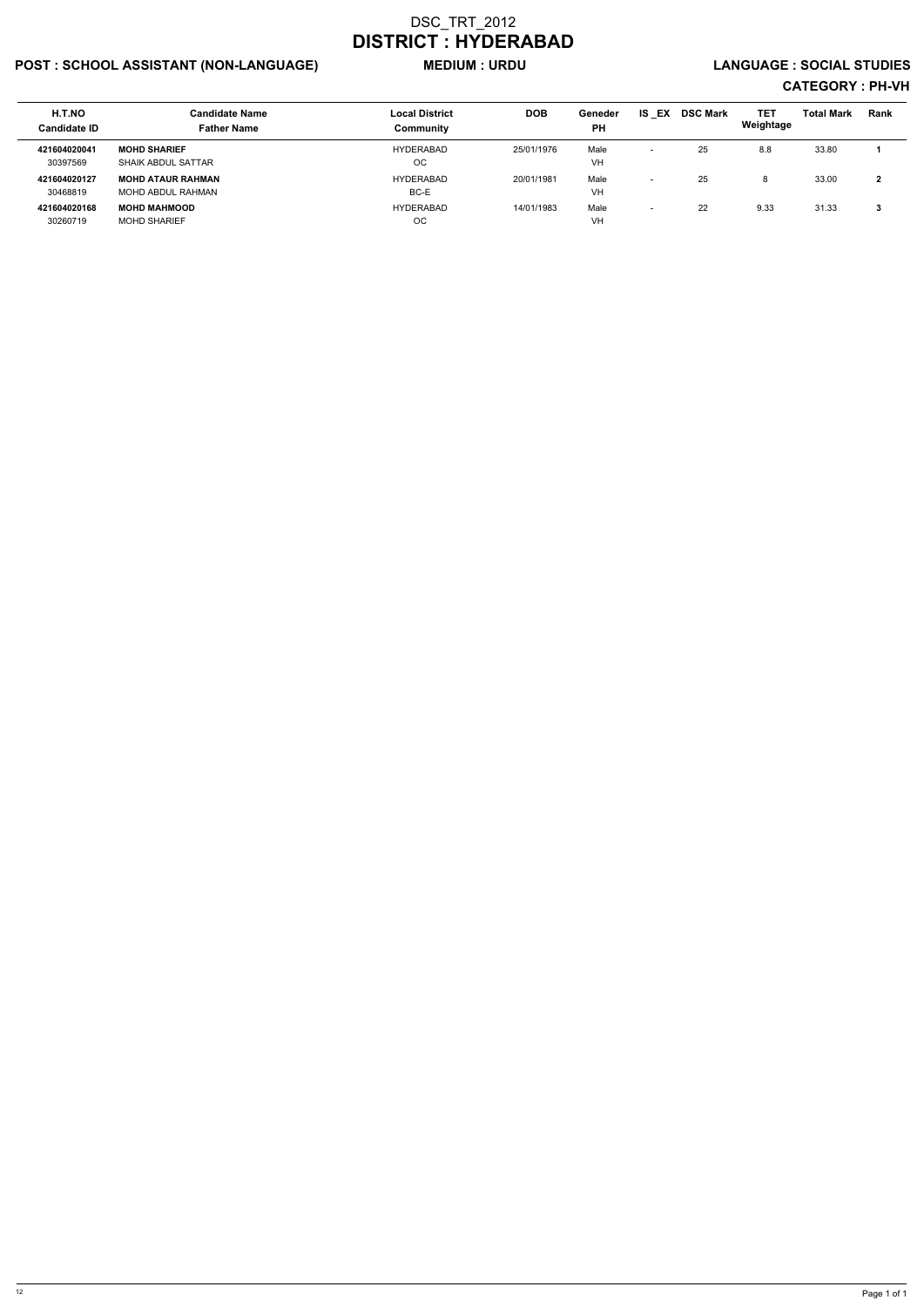#### POST : SECONDARY GRADE TEACHER MEDIUM : TELUGU

| <b>H.T.NO</b><br><b>Candidate ID</b> | <b>Candidate Name</b><br><b>Father Name</b> | <b>Local District</b><br>Community | <b>DOB</b> | Geneder<br><b>PH</b> | EX<br>IS | <b>DSC Mark</b> | <b>TE1</b><br>Weightage | <b>Total Mark</b> | Rank |
|--------------------------------------|---------------------------------------------|------------------------------------|------------|----------------------|----------|-----------------|-------------------------|-------------------|------|
| 441699010050<br>30390463             | K RAVINDER REDDY<br>K MEENA REDDY           | HYDERABAD<br>ОC                    | 01/01/1981 | Male<br>VH           |          | 28              | 8.53                    | 36.53             |      |